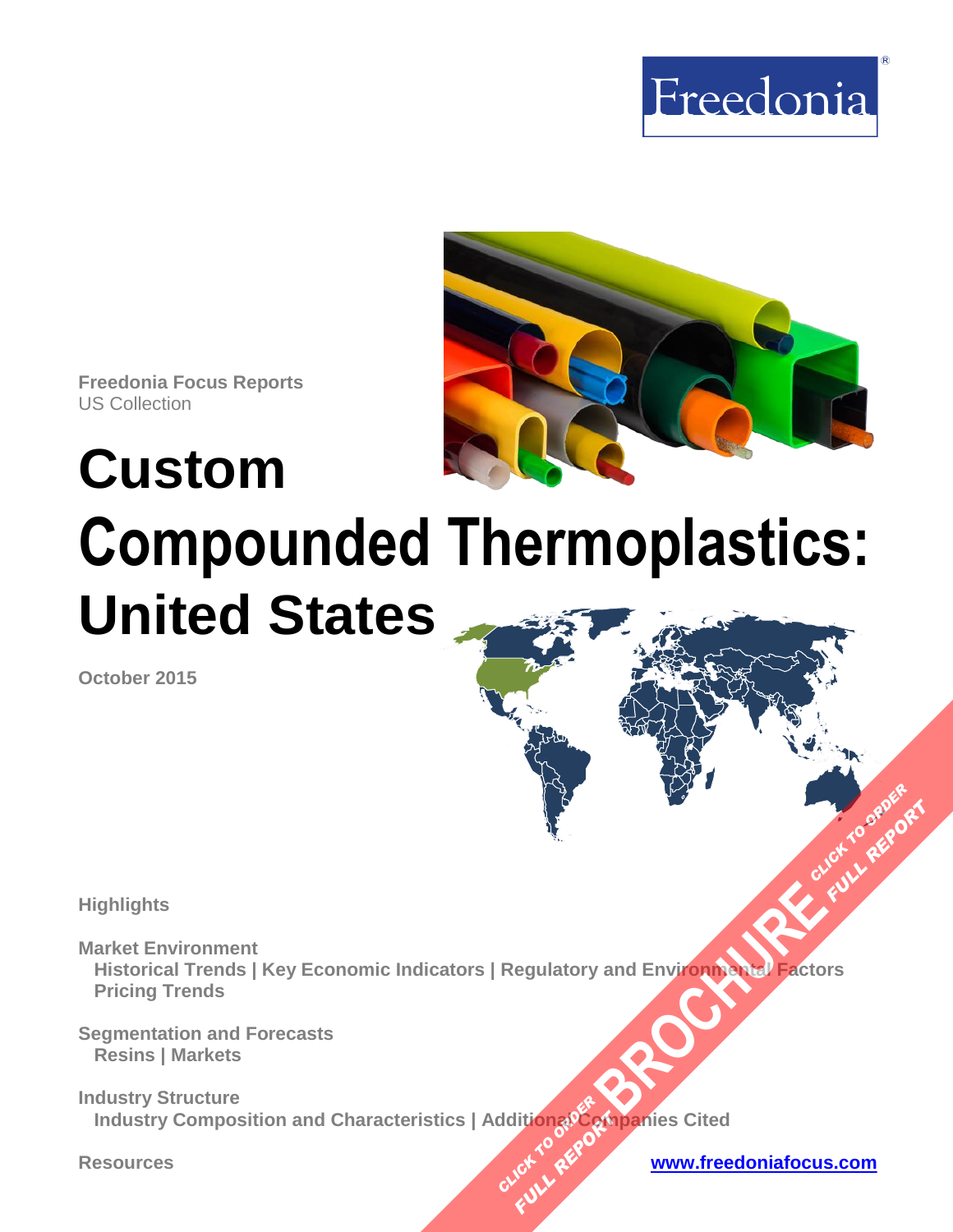## <span id="page-1-0"></span>ABOUT THIS REPORT

## Scope & Method

This report forecasts US custom compounded thermoplastics demand in pounds to 2019. Total demand is segmented by resin in terms of:

- polyvinyl chloride (PVC)
- engineering thermoplastics
- polypropylene
- polyethylene
- thermoplastic elastomers (TPE)
- other resins such as polystyrene, polyethylene terephthalate (PET), and acrylics.

Demand includes only the resin content of thermoplastic compounds. The scope of this report does not include thermoset resins or compounds.

Total demand is also segmented by market as follows:

- construction
- motor vehicles
- consumer and medical
- other markets such as electrical and electronic equipment, wire and cable, and packaging.

To illustrate historical trends, total demand is provided in an annual series from 2004 to 2014; and the various segments are reported at five-year intervals for 2009 and 2014.

This report quantifies trends in various measures of growth. Growth (or decline) expressed as an average annual growth rate (AAGR) is the least squares growth rate, which takes into account all available datapoints over a period. Growth calculated as a compound annual growth rate (CAGR) employs, by definition, only the first and last datapoints over a period. The CAGR is used to describe forecast growth, defined as the expected trend beginning in the base year and ending in the forecast year. Readers are encouraged to consider historical volatility when assessing particular annual values along the forecast trend, including in the forecast year.

Key macroeconomic indicators are also provided at five-year intervals with CAGRs for the years corresponding to other reported figures. Other various topics, including profiles of pertinent leading suppliers, are covered in this report. A full outline of report items by page is available in the [Table of Contents.](#page-3-0)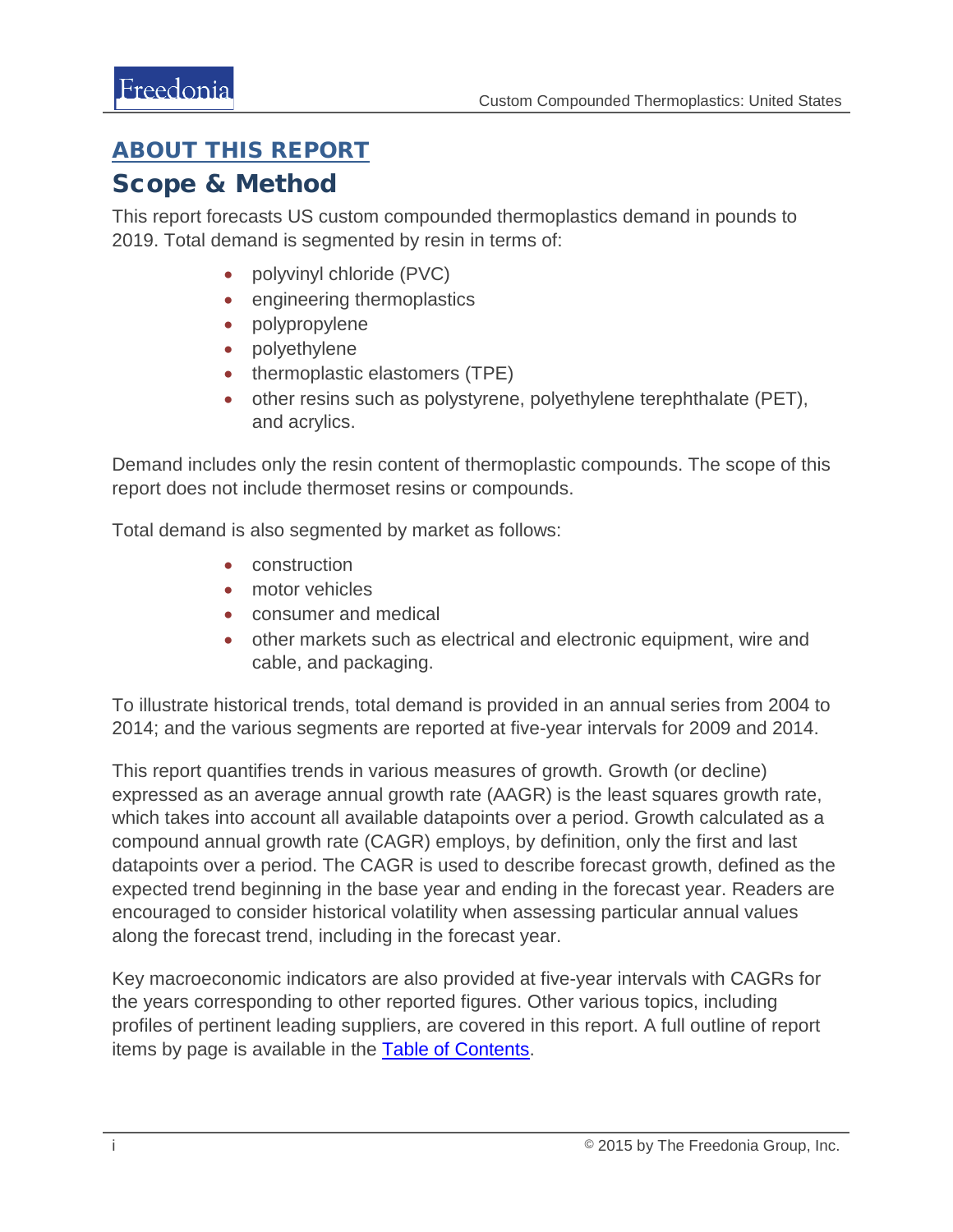## Sources

*Custom Compounded Thermoplastics: United States* (FF55033) is based on *[Custom](http://www.freedoniagroup.com/DocumentDetails.aspx?ReferrerId=FL-FOCUS&studyid=3336)  [Thermoplastic Compounding](http://www.freedoniagroup.com/DocumentDetails.aspx?ReferrerId=FL-FOCUS&studyid=3336)*, a comprehensive industry study published by The Freedonia Group in October 2015. Reported findings represent the synthesis and analysis of data from various primary, secondary, macroeconomic, and demographic sources including:

- firms participating in the industry, and their suppliers and customers
- government/public agencies
- national, regional, and international non-governmental organizations
- trade associations and their publications
- the business and trade press
- indicator forecasts by The Freedonia Group
- the findings of other industry studies by The Freedonia Group.

Specific sources and additional resources are listed in the [Resources](#page-4-0) section of this publication for reference and to facilitate further research.

# Industry Codes

The topic of this report is related to the following industry codes:

| <b>NAICS/SCIAN 2007</b>                       |                                                                                                                | <b>SIC</b>                     |                                                                                                                                             |
|-----------------------------------------------|----------------------------------------------------------------------------------------------------------------|--------------------------------|---------------------------------------------------------------------------------------------------------------------------------------------|
| North American Industry Classification System |                                                                                                                | <b>Standard Industry Codes</b> |                                                                                                                                             |
| 325211<br>325991                              | <b>Plastics Material and Resin</b><br>Manufacturing<br><b>Custom Compounding of Purchased</b><br><b>Resins</b> | 2821<br>3087                   | Plastics Materials, Synthetic Resins, and<br>Nonvulcanizable Elastomers<br><b>Custom Compounding of Purchased</b><br><b>Plastics Resins</b> |

# Copyright & Licensing

The full report is protected by copyright laws of the United States of America and international treaties. The entire contents of the publication are copyrighted by The Freedonia Group, Inc.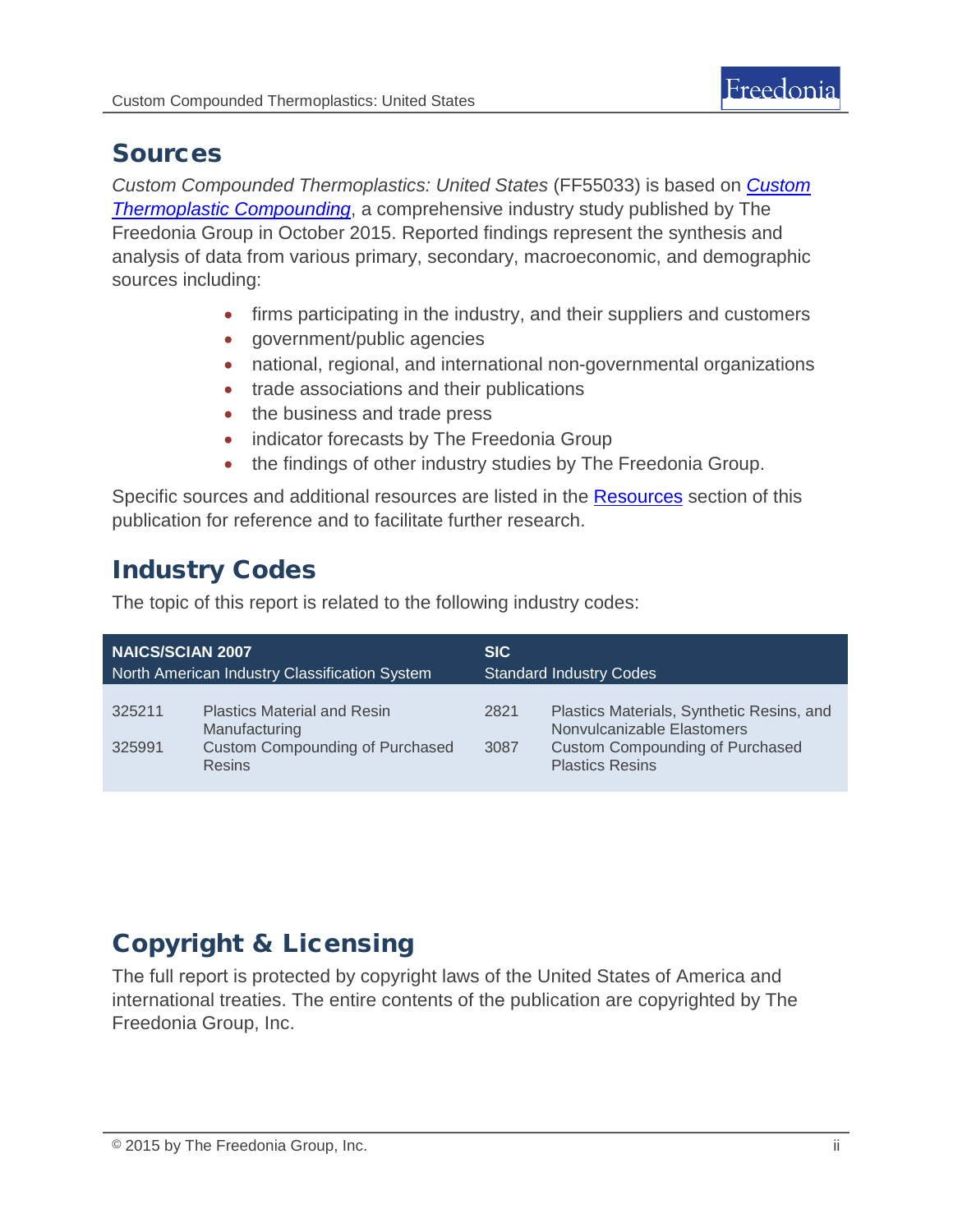## <span id="page-3-0"></span>**Table of Contents**

#### **Section**

| Chart 1   US Custom Compounded Thermoplastics Demand Trends, 2004-2014 (mil lbs)3<br>Table 1   Indicators for US Custom Cmpnd Thermoplast Demand; 2009, 2014, 2019 (2009US\$ bil)  4<br>Table 2   US Custom Compounded Thermoplastics Pricing Trends; 2009, 2014, 2019 (US\$/lb)8<br>Chart 2   US Custom Compound Thermoplast Demand by Resin; 2009, 2014, 2019 (mil lbs)  9<br>Chart 3   US Custom Compound Thermoplast Demand by Resin Share; 2009, 2014, 2019 (%) 18<br>Chart 4   US Custom Compound Thermoplast Demand by Market; 2009, 2014, 2019 (mil lbs) 19<br>Chart 5   US Custom Compound Thermoplast Demand by Market Share; 2009, 2014, 2019 (%)  23 |  |
|------------------------------------------------------------------------------------------------------------------------------------------------------------------------------------------------------------------------------------------------------------------------------------------------------------------------------------------------------------------------------------------------------------------------------------------------------------------------------------------------------------------------------------------------------------------------------------------------------------------------------------------------------------------|--|
|                                                                                                                                                                                                                                                                                                                                                                                                                                                                                                                                                                                                                                                                  |  |
|                                                                                                                                                                                                                                                                                                                                                                                                                                                                                                                                                                                                                                                                  |  |
|                                                                                                                                                                                                                                                                                                                                                                                                                                                                                                                                                                                                                                                                  |  |
|                                                                                                                                                                                                                                                                                                                                                                                                                                                                                                                                                                                                                                                                  |  |
|                                                                                                                                                                                                                                                                                                                                                                                                                                                                                                                                                                                                                                                                  |  |
|                                                                                                                                                                                                                                                                                                                                                                                                                                                                                                                                                                                                                                                                  |  |
|                                                                                                                                                                                                                                                                                                                                                                                                                                                                                                                                                                                                                                                                  |  |
|                                                                                                                                                                                                                                                                                                                                                                                                                                                                                                                                                                                                                                                                  |  |
|                                                                                                                                                                                                                                                                                                                                                                                                                                                                                                                                                                                                                                                                  |  |
|                                                                                                                                                                                                                                                                                                                                                                                                                                                                                                                                                                                                                                                                  |  |
|                                                                                                                                                                                                                                                                                                                                                                                                                                                                                                                                                                                                                                                                  |  |
|                                                                                                                                                                                                                                                                                                                                                                                                                                                                                                                                                                                                                                                                  |  |
|                                                                                                                                                                                                                                                                                                                                                                                                                                                                                                                                                                                                                                                                  |  |
|                                                                                                                                                                                                                                                                                                                                                                                                                                                                                                                                                                                                                                                                  |  |
|                                                                                                                                                                                                                                                                                                                                                                                                                                                                                                                                                                                                                                                                  |  |
|                                                                                                                                                                                                                                                                                                                                                                                                                                                                                                                                                                                                                                                                  |  |
|                                                                                                                                                                                                                                                                                                                                                                                                                                                                                                                                                                                                                                                                  |  |
|                                                                                                                                                                                                                                                                                                                                                                                                                                                                                                                                                                                                                                                                  |  |
|                                                                                                                                                                                                                                                                                                                                                                                                                                                                                                                                                                                                                                                                  |  |
|                                                                                                                                                                                                                                                                                                                                                                                                                                                                                                                                                                                                                                                                  |  |
|                                                                                                                                                                                                                                                                                                                                                                                                                                                                                                                                                                                                                                                                  |  |
|                                                                                                                                                                                                                                                                                                                                                                                                                                                                                                                                                                                                                                                                  |  |
|                                                                                                                                                                                                                                                                                                                                                                                                                                                                                                                                                                                                                                                                  |  |
|                                                                                                                                                                                                                                                                                                                                                                                                                                                                                                                                                                                                                                                                  |  |
|                                                                                                                                                                                                                                                                                                                                                                                                                                                                                                                                                                                                                                                                  |  |
|                                                                                                                                                                                                                                                                                                                                                                                                                                                                                                                                                                                                                                                                  |  |
|                                                                                                                                                                                                                                                                                                                                                                                                                                                                                                                                                                                                                                                                  |  |
|                                                                                                                                                                                                                                                                                                                                                                                                                                                                                                                                                                                                                                                                  |  |
|                                                                                                                                                                                                                                                                                                                                                                                                                                                                                                                                                                                                                                                                  |  |
|                                                                                                                                                                                                                                                                                                                                                                                                                                                                                                                                                                                                                                                                  |  |
|                                                                                                                                                                                                                                                                                                                                                                                                                                                                                                                                                                                                                                                                  |  |
|                                                                                                                                                                                                                                                                                                                                                                                                                                                                                                                                                                                                                                                                  |  |
|                                                                                                                                                                                                                                                                                                                                                                                                                                                                                                                                                                                                                                                                  |  |

To return here, click on any Freedonia logo or the Table of Contents link in report footers.<br>PDF bookmarks are also available for navigation.